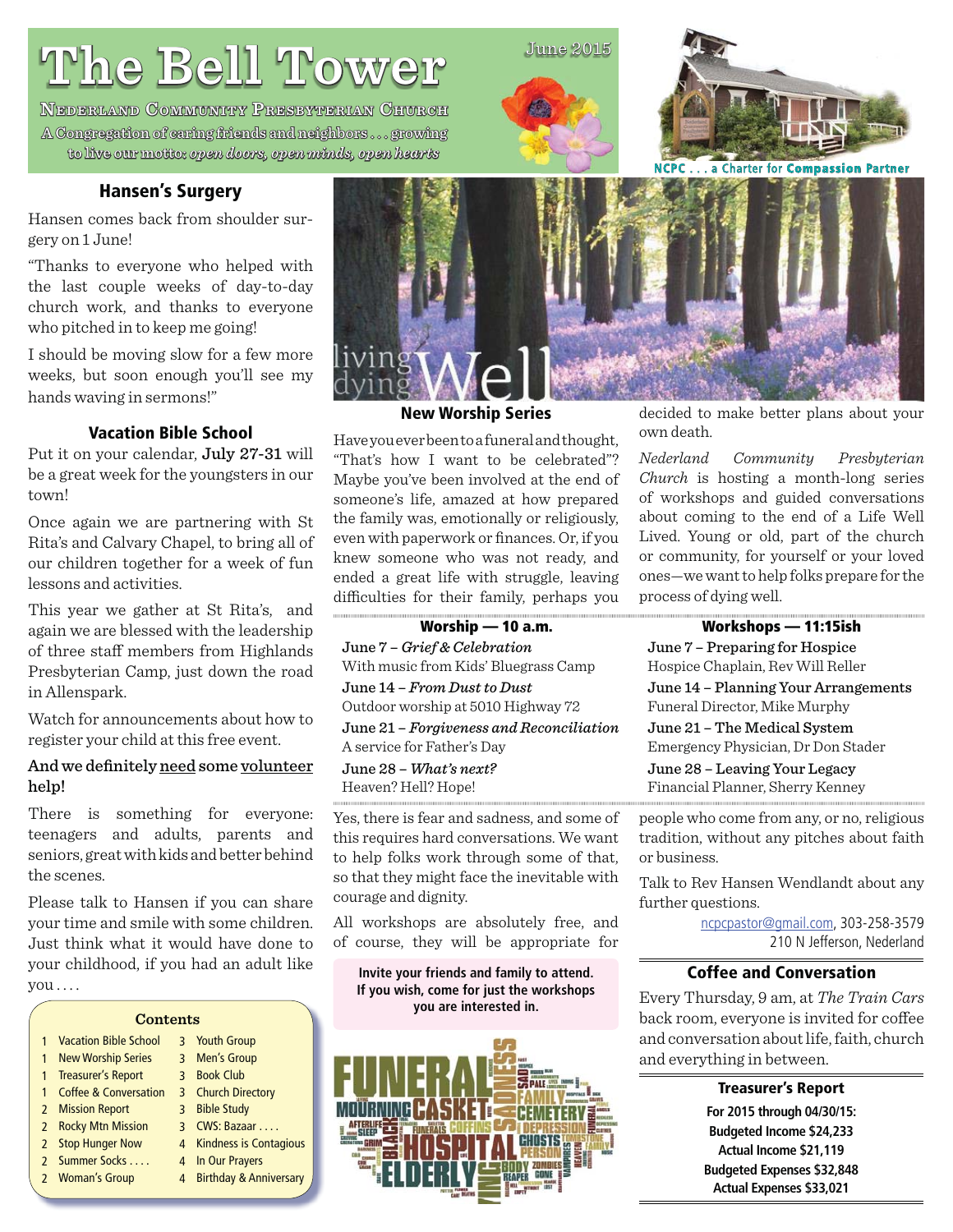#### **Mission Report**

— Dennis Whalen

The Food Pantry served 225 people and received donations of approximately 1570 pounds of food during April.

In addition, considering our recent weather during  $May - and thanks to$ some grant money received and money raised from the annual fund raiser — the Food Pantry shelves have been filled, where possible, somewhat more than usual in the event some area flooding occurs resulting in an increased number of clients and increased demand for food support.

The Food Pantry will be the highlighted non profit during the Nederland Art Fair June 27-28. A table will be set up with information about the Food Pantry and the work being done to provide supplemental food support for families and individuals.

The Food Pantry is working with the Emergency Family Assistance Association (EFFA) to get a representative in Nederland a few hours/month at the same time that the Food Pantry is open.

EFAA provides a safety net for families who are struggling to met their basic needs, and is supported by the tax dollars of everyone within Boulder County. However, accessing EFAA services from the mountain communities has been limited due to the requirement that people travel down to Boulder. For some of the Food Pantry's clients this is a very challenging requirement.

Thus, the Food Pantry is working to get EFAA more directly engaged with the Nederland Community by providing support within our community.

## **FACT PEOPLE WHO VOLUNTEER LATER IN LIFE LIVE LONGER.**

-Sara Konrath



#### **Rocky Mountain Mission**

This summer, we have three separate weeks of outreach, where young people will sleep at the church, and work on homes of people in need, serve the town by fixing and cleaning up parks and trails, lay up wood for elderly folks, help with the Food Pantry, and all sorts of other projects.

Our goal is to pair eager young people with opportunities to serve, all surrounded by a natural environment that can help them consider God's place in their lives and their place in God's drama.

#### **Stop Hunger Now update**

You bought Christmas ornaments, the teens sold lemonade at Frozen Dead Guy Days, and many people donated. And last month the Peak to Peak Rotary gave us a grant for \$1000, that put us over the top!

Now we can pack over 10,000 meals for hungry children abroad!



And don't forget to come take part in the actual meal packing session, on 5 August at Teens Inc.

Where else can you do hands-on, intergenerational, international mission work? (And it's a ton of fun!)

*If you do something nice — or even see someone do something nice — you're more likely to spread those good vibes to others.* – The Chicago Tribune,

Reporting on the documentary film: Kindness is Contagious

**". . . unless you change and become like little children . . ."** *– Matthew 18:3 (NIV)*

5-year old Josiah Duncan asked his mom about a man standing outside the Waffle House where they were eating dinner. He was concerned because the man looked hungry.

Josiah's mom agreed to buy the man a meal. When the man came into the restaurant, "Josiah jumped up and asked him if he needed a menu because you can't order without one."

He then brought the other patrons to tears when he said a blessing with the man and 11 other patrons.

Source: CNN – http://i2.cdn.turner.com/cnnnext/dam/ assets/150423112948-sea-monster---ray-collinssuper-43.jpg

#### **Summer Socks & Sandwiches**

One of the best things about last summer was the Socks & Sandwiches ministry. Many Thursdays local folks gathered to share sandwiches with anyone who could use a simple lunch and to give socks and other supplies to folks camping in the woods around Ned. Children came and played.

Folks experiencing homelessness were helped in many ways, with dignity and respect. Volunteers from NCPC and all around town created genuine community.

And on Saturdays a couple hearty volunteers even went to pick up trash from campsites that don't have any other way to dispose of it. A great success!



Soon, we are bringing back **Socks & Sandwiches for 2015***!* This time we'll meet at noon *every* Thursday from June through mid-August, at the NCPC playground and Guyer Garden.

**With the help of the Bridge House**  (one of Boulder's best outreaches to the homeless community) we are going to offer little workshops on campfire safety and camp cleanliness.

Peak to Peak Counseling will be on hand to work with mental health.

Nederland Police have volunteered to grill hot dogs one week.

The Forest Service is trying to figure out how to help more with trash.

All we need now is a few good volunteers – which is where you come in. If you have time this summer, around noon on Thursdays, to serve, set up or help clean up, please get in touch with Hansen.

#### **Charter for Compassion**



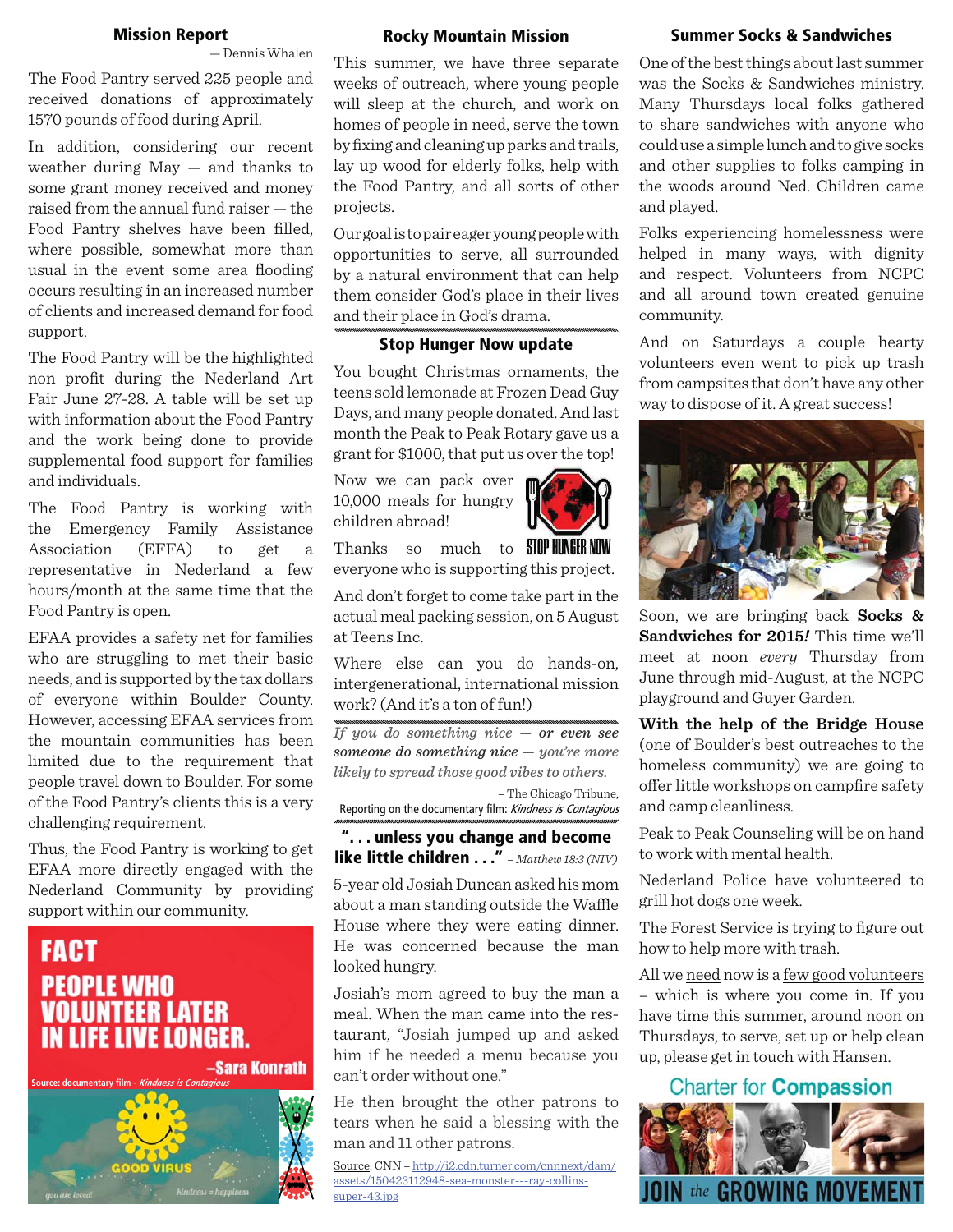**Women's Group** meets the first Sunday of each month at noon. All women are welcome, whether you want to share a margarita or just some laughs with new church friends! This month, 7 June, check the worship bulletin for location.

#### **Youth Group**

This summer the youth group is going to gather to welcome each of the Rocky Mountain Mission groups. The exact date depends on what works best for each group, so watch your email to find out if we're sharing dinner on a Sunday, or karaoke on a Monday, or a campfire on a Tuesday.

Maybe, if Hansen's shoulder heals well, we can even try climbing again. If it doesn't heal quickly, be prepared for some board games and guacamole nights!

**Men's Group** *usually* meets the third Sunday of each month at 4 p.m.

All men are welcome, whether you want to share a beer or help plan our next outreach project.

This month, we have a small **scheduling conflict**, so let's meet the second Sunday, 14 June, at Salto.



On June 7, Gary will be set up to take your  $\angle$ photo during fellowship following the worship service. Please take a moment during fellowship to have your photo taken. *Don't put it off !*  Otherwise, other folks will

track you down, *OR*, worse

yet, an unflattering caricature may be used in lieu of a photo.  $\odot \odot$ 

We would like to publish an up to date directory by mid to late summer.

#### **Bible Study**

The Bible Study starts up again with a deep look at the Acts of the Apostles. Much of Scripture inspires us as individuals, pushing our own sense of faith. These stories of the early church in Acts also challenge us to rethink how we can be more faithful together, as a community of people trying to follow God's will for our lives.

**Join us** on Wednesday nights at 6:30.



### **My True Religion**

"We can reject everything else: religion, ideology, all received wisdom. But we cannot escape the necessity of love and compassion . . . .

"This, then, is my true religion, my simple faith. In this sense, there is no need for temple or church, for mosque or synagogue, no need for complicated philosophy, doctrine or dogma. Our own heart, our own mind, is the temple.

"The doctrine is compassion. Love for

#### **Book Club**

The Book Club starts up again with Wendell Berry's *Hannah Coulter*. Berry is an 80-year old poet, farmer, English professor, conservationist, and occasional novelist. The New York Times calls him the "prophet of rural America".

Part story about small town life, part spiritual tale of grief and thankfulness, part indictment of modern life, *Hannah Coulter* is a captivating, enjoyable and emotional book, full of grief and beauty, memories of a time undone and visions of a life worth living.

**Join us** on Tuesday nights at 6:30.

others and respect for their rights and dignity, no matter who or what they are: ultimately these are all we need.

"So long as we *practice* these in our daily lives, then no matter if we are learned or unlearned, whether we believe in Buddha or God, or follow some other religion *or none at all*, as long as we have compassion for others and conduct ourselves with restraint out of a sense of responsibility, there is no doubt we will be happy." (Italics added)

#### **Blue Grass at NCPC**

"Pickin in the Peaks" is an annual family friendly jam camp that Annie founded in the summer of 2012! It is taught by a staff of professional bluegrass musicians that has included the likes of Jeff Scroggins, Greg Blake, Tristan Scroggins and Andrea Love.

The camp, held June 2-5 in the beautiful mountain town of Nederland at Nederland Community Presbyterian Church and teaches:

- Instrumental and vocal instruction
- Extensive jamming
- Vocal harmony technique*!*

We are sponsored by local musician fave Brightwood Music, so strings, instruments and resources are held on site! Perfect for families or individuals, it is a great way to immerse yourself in the art of jamming and improvisation!

For more information or to register check out http://savagefiddler.com/ picking-in-the-peaks/

#### **CWS:BAZAAR OR BIZARRE...RUMMAGE MAYBE?** — Justine Irwin

Thanks to our recent acquaintance with the Colorado Cottage Foods Act, Senate Bill 12-048, passed on March 15, 2012 and uniformly interpreted and applied by the Colorado Department of Public Health in the "Colorado Cottage Foods Act " Fact Sheet, the annual CWS July bazaar has taken a bizarre turn. No longer will the sale be held at the church. No longer will we be sewing potato bags or knitting mittens and scarves or collecting white elephants, jewelry, toys, handcrafts, and plants, to price, display, and sell. In fact, at our last meeting, we inventoried, re-packed and sent to consignment or donation the left over rummage goods of the past three years. Our storage cupboard is nearly bare, but we are undertaking a new project...a giant old fashion bake and food sale to be held at a new, shared venue.

― Dalai Lama XIV, *The Art of Happiness* **Continued next page** Historically bake and food sales have always been our best fund raisers. Early organization minutes repeatedly reported on bake sales after church or wedding dinners or community dinners prepared by the ladies of the churches to raise funds for their outreach projects and community assistance services.